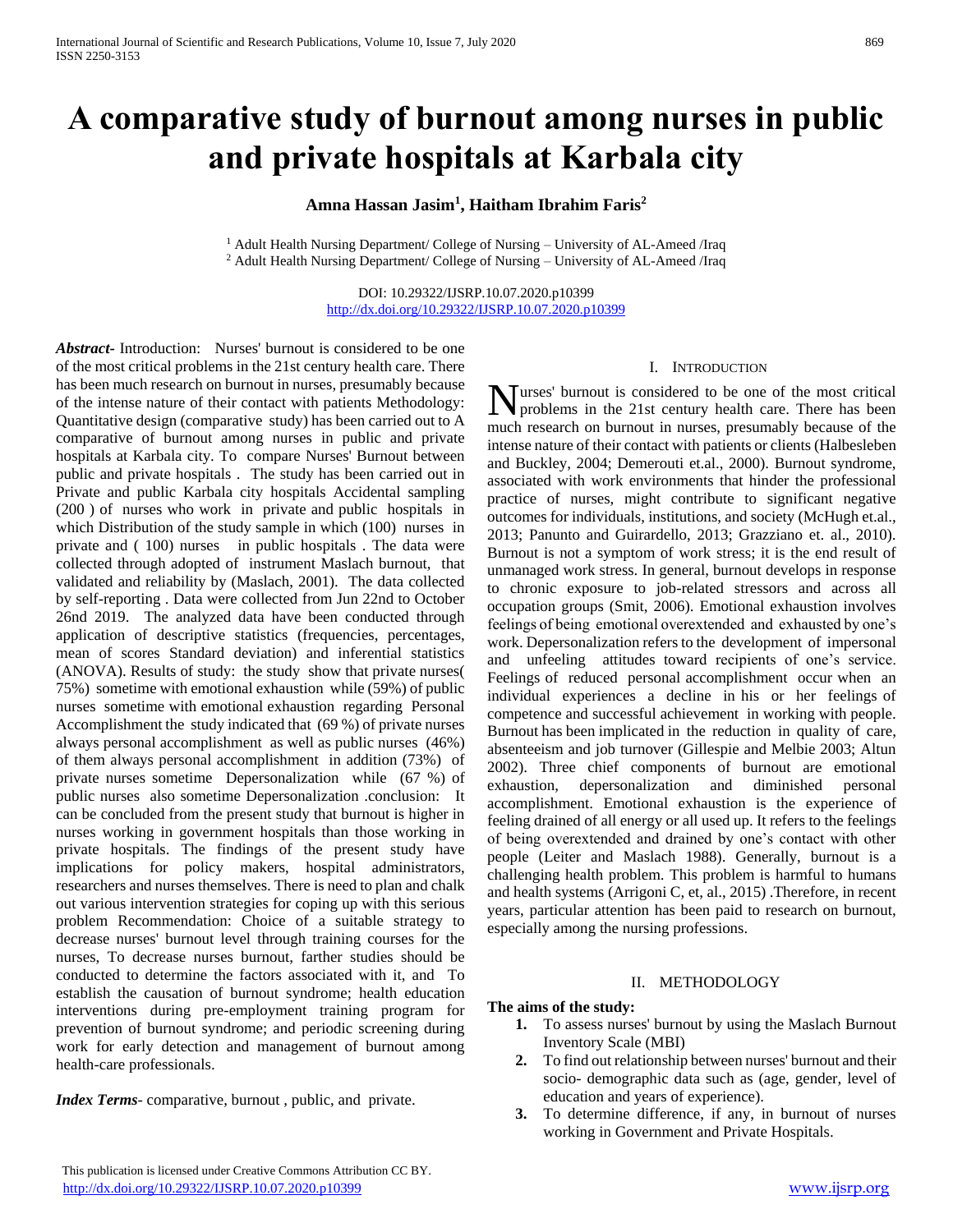**Study design:** Quantitative design (comparative study) has been carried out to A comparative of burnout among nurses in public and private hospitals at Karbala city.

 **Setting of the study:**The study has been carried out in Private and public Karbala city hospitals

**Sample of the study:** Accidental sampling (200) of nurses who work in private and public hospitals in which Distribution of the study sample in which (100) nurses in private and ( 100) nurses in public hospitals , selected according to certain criteria which include: both genders male and female, both working shift, at least one year of experience in hospital.

 **Methods and instrument of data collection :** The data were collected through adopted of instrument Maslach burnout, that validated and reliability by (Maslach, 2001). The data collected by self-reporting . Data were collected from Jun 22nd to October 26nd 2019. The instrument consist of two parts Part I: Socio-demographic data. This part consists of (7) items which are (gender, age, level of education, marital status, years of experience, Economic status , Work Days in week, Training session, Hours in day, Work outside and Work place. Part II: This part includes the nurses' burnout, as followed by Maslach burnout interview after modification (Maslach, 2001). This part involves (34) items(appendix L), distributed into three sub-domains, which are:

A: Emotional exhaustion: This dimension includes (10) items.

B: Personal accomplishment: This dimension includes(14)items.

C: Depersonalization: This dimension includes(10) items

**Permission:** An approval to conduct the study is obtained from hospitals , also the researcher get introduced himself to the participants and explained the purpose of the study in order to get oral.

 **Statistical Data Analysis Approach:** The data of the present study are analyzed through the use of Statistical Package of Social Sciences (SPSS) version XX. The following statistical data analysis approaches are used in order to analyze and evaluate the results of the study: Descriptive Data Analysis Approach Such approach an consisted of the following: Statistical tables (Frequencies and percent) which are: Mean of scores (MS) A mean of score less than (1.66) is considered never. A mean of score  $= (1.67-2.33)$  is considered sometimes. A mean of score greater than (2.34) is considered always. Inferential Data Analysis ANOVA .

## III. RESULTS

The study reveals that the high percentage of both private and public participant at age groups (20 to 30 ) years (72% ) in private hospital and (84% ) in public hospital In addition, the table shows that the high percentages of participant in both private and public are female , (68%) in private and (65%) in public regarding marital status the study reveals that high percentage of study married in both public and private (51% ) in private and (50%) in public also the study shows that the private nurses (43%) college graduated regarding public the nurses (46%) institute graduated , ( 84%) of the private nurses and ( 88%) of public nurses are within (1 to 10 ) years of experience ,(49%) of private nurses and  $(46\%)$  of the public nurses it enough some time of economic status reveals work days in week both private and public nurses are work (4 to 6) days in week (71%) in private and (83%) in public, regarding the number of the Training session the study shows that majority of study sample for both private and public are within (1 to 5) sessions , (69%) in private and (78%) in public ,also the result of study indicated both private and public work from 6 to 10 ) hours per day (41%) in private and (80%) in public , regarding work outside the half of nurses in private (52%) do not work outside the work place while public nurses most of them (67%) don't work outside the work place , the study results shows that (43%) of private nurses are work in surgical wards and (44% ) of public nurses are work in medical wards table (1).

|                        |           |                                                                           | Private |          | Public |  |
|------------------------|-----------|---------------------------------------------------------------------------|---------|----------|--------|--|
| Demographic Data       | Groups    | Freq.<br>72<br>17<br>11<br>100<br>32<br>68<br>100<br>42<br>51<br>7<br>100 | $\%$    | Freq.    | $\%$   |  |
|                        | 20 to 30  |                                                                           | 72.0    | 84       | 84.0   |  |
|                        | 31 to 40  |                                                                           | 17.0    | 16       | 16.0   |  |
| Age / Years            | 41 to 50  |                                                                           | 11.0    | $\theta$ | 0      |  |
|                        | Total     |                                                                           | 100.0   | 100      | 100    |  |
|                        | male      |                                                                           | 32.0    | 35       | 35.0   |  |
| Gender                 | female    |                                                                           | 68.0    | 65       | 65.0   |  |
|                        | Total     |                                                                           | 100.0   | 100      | 100    |  |
|                        | single    |                                                                           | 42.0    | 49       | 49.0   |  |
| <b>Marital Status</b>  | married   |                                                                           | 51.0    | 50       | 50.0   |  |
|                        | divorced  |                                                                           | 7.0     |          | 1.0    |  |
|                        | Total     |                                                                           | 100.0   |          |        |  |
| <b>Education</b> level | secondary | 32                                                                        | 32.0    | 31       | 31.0   |  |
|                        | institute | 25                                                                        | 25.0    | 46       | 46.0   |  |

**Table (1) Socio-Demographic Characteristic of the Study Sample**

 This publication is licensed under Creative Commons Attribution CC BY. <http://dx.doi.org/10.29322/IJSRP.10.07.2020.p10399> [www.ijsrp.org](http://ijsrp.org/)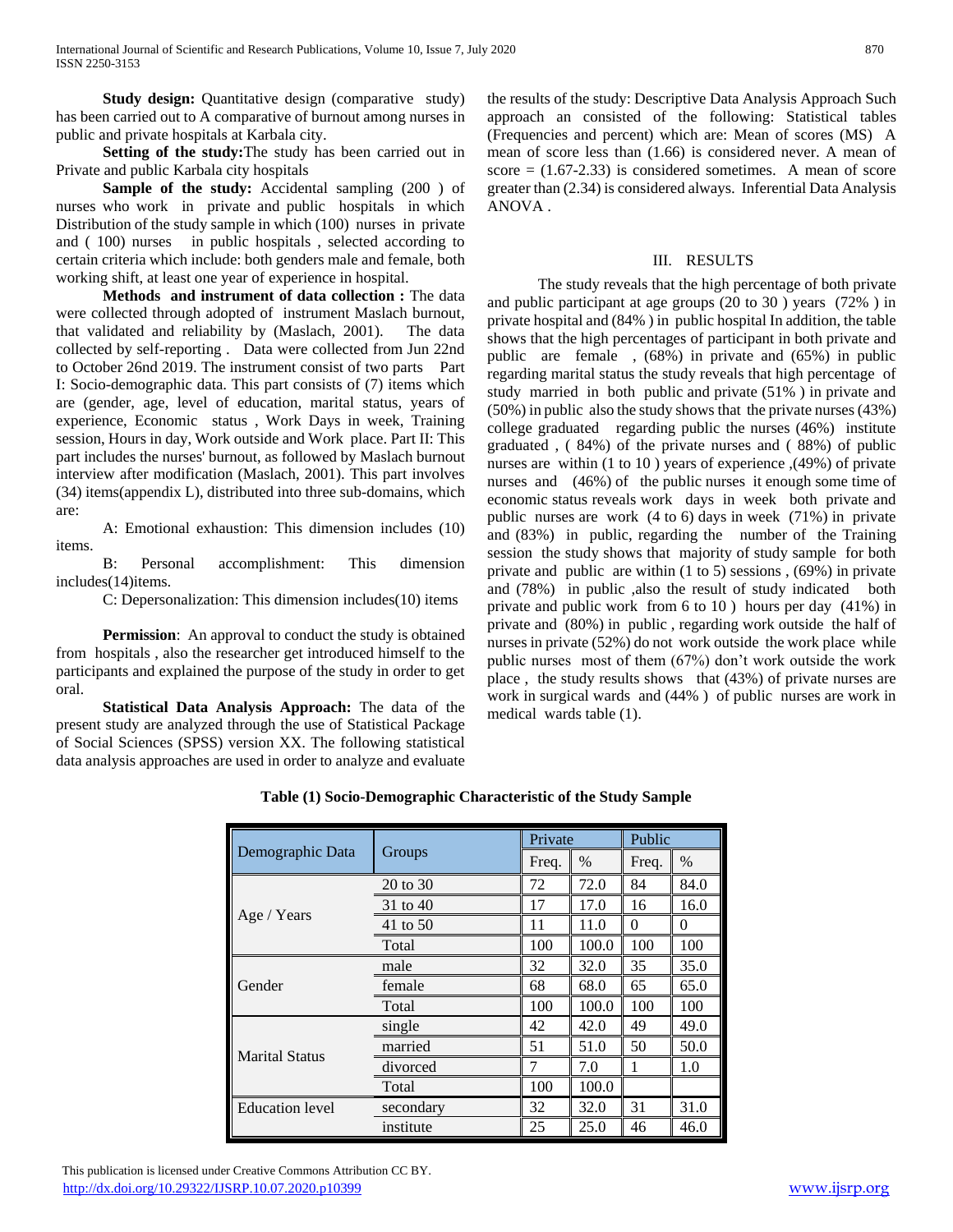|                                             | college               | 43               | 43.0           | 23             | 23.0  |
|---------------------------------------------|-----------------------|------------------|----------------|----------------|-------|
|                                             | Total                 | 100              | 100.0          |                |       |
| Years of experience                         | 1 to 10               | 84               | 84.0           | 88             | 88.0  |
|                                             | 11 to 20              | 10               | 10.0           | 7              | 7.0   |
|                                             | 21 to 30              | 6                | 6.0            | 5              | 5.0   |
|                                             | Total                 | 100              | 100.0          | 100            | 100   |
|                                             | not enuogh            | 20               | 20.0           | 14             | 14.0  |
| Economic status                             | it enough some time   | 49               | 49.0           | 46             | 46.0  |
|                                             | enough                | 31               | 31.0           | 40             | 40.0  |
|                                             | Total                 | 100              | 100.0          | 100            | 100   |
|                                             | $1$ to $3$            | 24               | 24.0           | 6              | 6.0   |
| Work Days in week                           | $4$ to 6              | 71               | 71.0           | 83             | 83.0  |
|                                             | 7 days                | 5                | 5.0            | 11             | 11.0  |
|                                             | Total                 | 100              | 100            | 100            | 100   |
|                                             | 1 to 5                | 69               | 69.0           | 78             | 78.0  |
|                                             | 6 to 10               | 20               | 20.0           | 20             | 20.0  |
| Training session                            | 11to 15               | 11               | 11.0           | $\overline{2}$ | 2.0   |
|                                             | Total                 | 100              | 100.0          |                |       |
|                                             | $1$ to 5              | 19               | 19.0           | 18             | 18.0  |
|                                             | 6 to 10               | 41               | 41.0           | 80             | 80.0  |
|                                             | 11to 15               | 40               | 40.0           | $\overline{2}$ | 2.0   |
|                                             | Total                 | 100              | 100.0          | 100            | 100   |
|                                             | yes                   | 48               | 48.0           | 33             | 33.0  |
|                                             | no                    | 52               | 52.0           | 67             | 67.0  |
|                                             | medical               | 34               | 34.0           | 44             | 44.0  |
|                                             | surgical              | 43               | 43.0           | 19             | 19.0  |
| Hours in day<br>Work out side<br>Work place | emergency             | 6                | 6.0            | 27             | 27.0  |
|                                             | Respiratory care unit | 17               | 17.0           | 1              | 1.0   |
|                                             | Intensive care unit   | $\boldsymbol{0}$ | $\theta$       | 3              | 3.0   |
|                                             | Operation room        | $\overline{0}$   | $\overline{0}$ | 6              | 6.0   |
|                                             | Total                 | 100              | 100.0          | 100            | 100.0 |

 Also The study show that private nurses( 75%) sometime with emotional exhaustion while (59%) of public nurses sometime with emotional exhaustion regarding Personal Accomplishment the study indicated that (69 %) of private nurses always personal accomplishment as well as public nurses (46%) of them always personal accomplishment in addition (73%) of private nurses sometime Depersonalization while (67 %) of public nurses also sometime Depersonalization . table (2) .

| Burnout domains         |          | Private  |       | Public |        |       |       |        |        |
|-------------------------|----------|----------|-------|--------|--------|-------|-------|--------|--------|
|                         | Groups   | Freq.    | $\%$  | mean   | sd     | Freq. | $\%$  | mean   | sd     |
|                         | Never    | 2        | 2.0   | 2.0150 | .37373 | 31    | 31.0  |        |        |
| Emotional<br>Exhaustion | Sometime | 75       | 75.0  |        |        | 59    | 59.0  | 1.8060 | .44808 |
|                         | Always   | 23       | 23.0  |        |        | 10    | 10.0  |        |        |
|                         | Total    | 100      | 100.  |        |        | 100   | 100.0 |        |        |
|                         | Never    | $\Omega$ |       | 2.4750 | .35813 | 13    | 13.0  |        |        |
| Personal                | Sometime | 31       | 31.0  |        |        | 41    | 41.0  | 2.1886 | .52090 |
| Accomplishment          | Always   | 69       | 69.0  |        |        | 46    | 46.0  |        |        |
|                         | Total    | 100      | 100.0 |        |        | 100   | 100.  |        |        |
|                         | Never    | 3        | 3.0   | 2.1090 | .31078 | 28    | 28.0  | 1.7770 | .36121 |
| Depersonalization       | Sometime | 73       | 73.0  |        |        | 67    | 67.0  |        |        |

# **Table (2) Distribution of the Study Sample by their Overall burnout**

 This publication is licensed under Creative Commons Attribution CC BY. <http://dx.doi.org/10.29322/IJSRP.10.07.2020.p10399> [www.ijsrp.org](http://ijsrp.org/)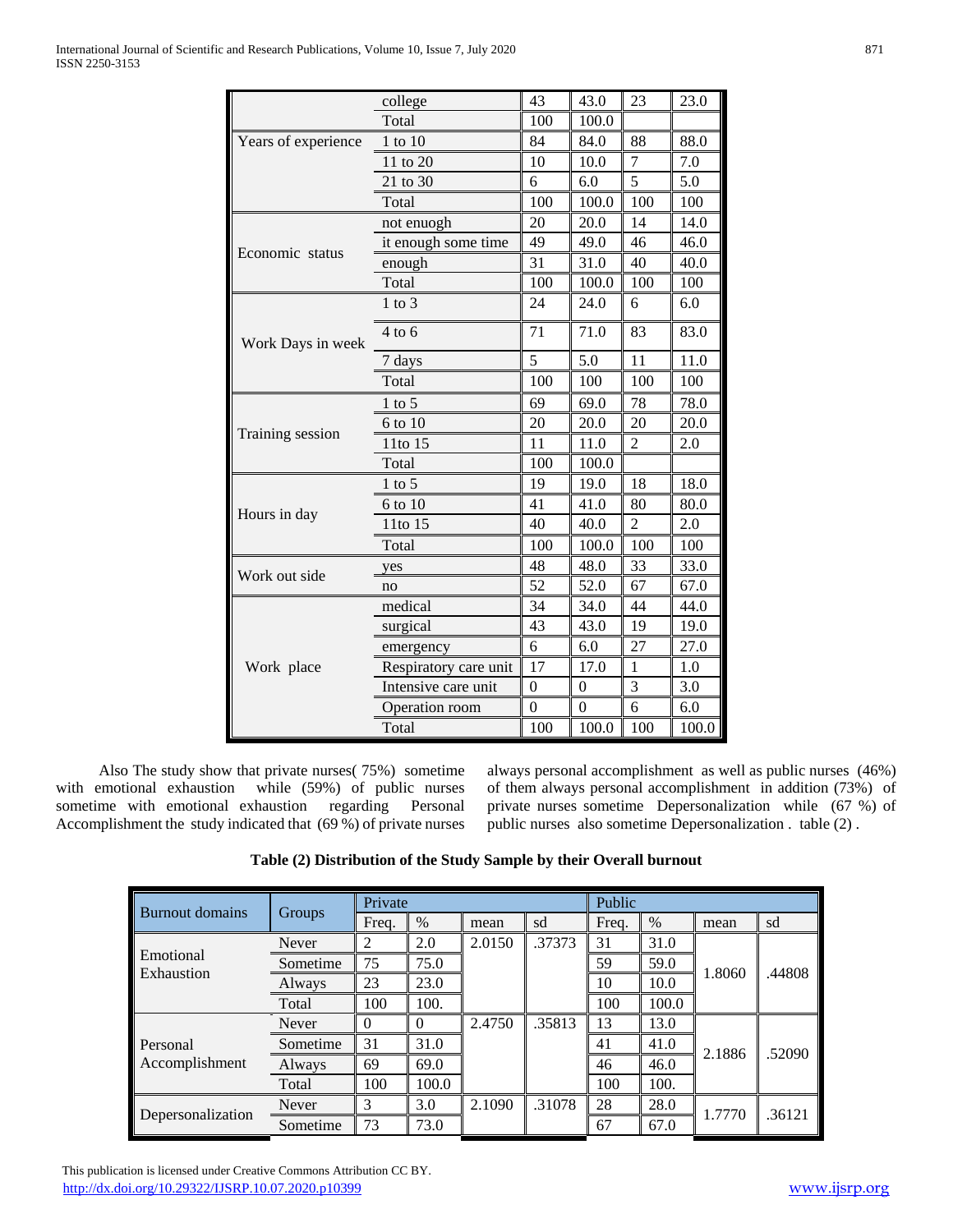|         | Always   | 24  | 24.0 |        |        |     | 5.0  |        |        |
|---------|----------|-----|------|--------|--------|-----|------|--------|--------|
|         | Total    | 100 | 100. |        |        | 100 | 100. |        |        |
|         | Never    |     | 2.0  | 2.2321 | .18587 | 16  | 16.0 |        |        |
| Overall | Sometime | 75  | 75.0 |        |        | 73  | 73.0 |        |        |
|         | Always   | 23  | 23.0 |        |        | 11  | 11.0 | 1.9500 | .51981 |
|         | Total    | 100 | 100. |        |        | 100 | 100. |        |        |

Cut off point  $(0.66)$ , Never =(1-1.66), sometimes = (1.67-2.33), always= (2.34-3) sd, stander division

The study shows that there is significant association between nurses burnout and some variables in demographic data of the study sample , Age , marital status , Education level, Economic status, Years of experience, Work Days in week and Work outside at P- value equal or less than(0.05)While Gender, Training session, Hours in day and Work outside Shows there is significant association at P-value (0.05)with nurses burnout table (3). Also the results shows that there is no significant association between nurses burnout and some variables in demographic data of the study sample Gender, marital status, Education level, Economic status ,Training session, Years of experience, Hours in day, Work outside, Work Days in week and Work outside, While Age Shows there is significant association at P-value equal or less than (0.05) with nurses burnout. Table (4).

| Demographic characteristic |                       | of<br>Sum<br><b>Squares</b> | df | Mean<br>Square | $\overline{F}$ | Sig. |
|----------------------------|-----------------------|-----------------------------|----|----------------|----------------|------|
| age                        | <b>Between Groups</b> | 2368.598                    | 21 | 112.790        | 3.459          | .000 |
|                            | <b>Within Groups</b>  | 2543.592                    | 78 | 32.610         |                |      |
|                            | Total                 | 4912.190                    | 99 |                |                |      |
| Gender                     | <b>Between Groups</b> | 7.353                       | 21 | .350           | 1.896          | .023 |
|                            | <b>Within Groups</b>  | 14.407                      | 78 | .185           |                |      |
|                            | Total                 | 21.760                      | 99 |                |                |      |
| <b>Marital Status</b>      | <b>Between Groups</b> | 15.708                      | 21 | .748           | 2.773          | .001 |
|                            | <b>Within Groups</b>  | 21.042                      | 78 | .270           |                |      |
|                            | Total                 | 36.750                      | 99 |                |                |      |
| <b>Education</b> level     | <b>Between Groups</b> | 33.140                      | 21 | 1.578          | 2.835          | .000 |
|                            | <b>Within Groups</b>  | 43.420                      | 78 | .557           |                |      |
|                            | Total                 | 76.560                      | 99 |                |                |      |
|                            | <b>Between Groups</b> | 16.629                      | 21 | .792           | 1.863          | .026 |
| Economic<br>status         | <b>Within Groups</b>  | 33.161                      | 78 | .425           |                |      |
|                            | Total                 | 49.790                      | 99 |                |                |      |
| Training                   | <b>Between Groups</b> | 324.947                     | 21 | 15.474         | 1.020          | .451 |
| session                    | Within Groups         | 1183.053                    | 78 | 15.167         |                |      |
|                            | Total                 | 1508.000                    | 99 |                |                |      |
| of<br>Years                | <b>Between Groups</b> | 1764.451                    | 21 | 84.021         | 3.799          | .000 |
| experience                 | <b>Within Groups</b>  | 1724.909                    | 78 | 22.114         |                |      |
|                            | Total                 | 3489.360                    | 99 |                |                |      |
| Work Days in               | <b>Between Groups</b> | 204.442                     | 21 | 9.735          | 2.718          | .001 |
| week                       | Within Groups         | 279.348                     | 78 | 3.581          |                |      |
|                            | Total                 | 483.790                     | 99 |                |                |      |
| Hours in day               | <b>Between Groups</b> | 455.261                     | 21 | 21.679         | 1.583          | .075 |

**Table (3) mean differences (ANOVA) between the overall burnout ( Private) and their Demographic Data**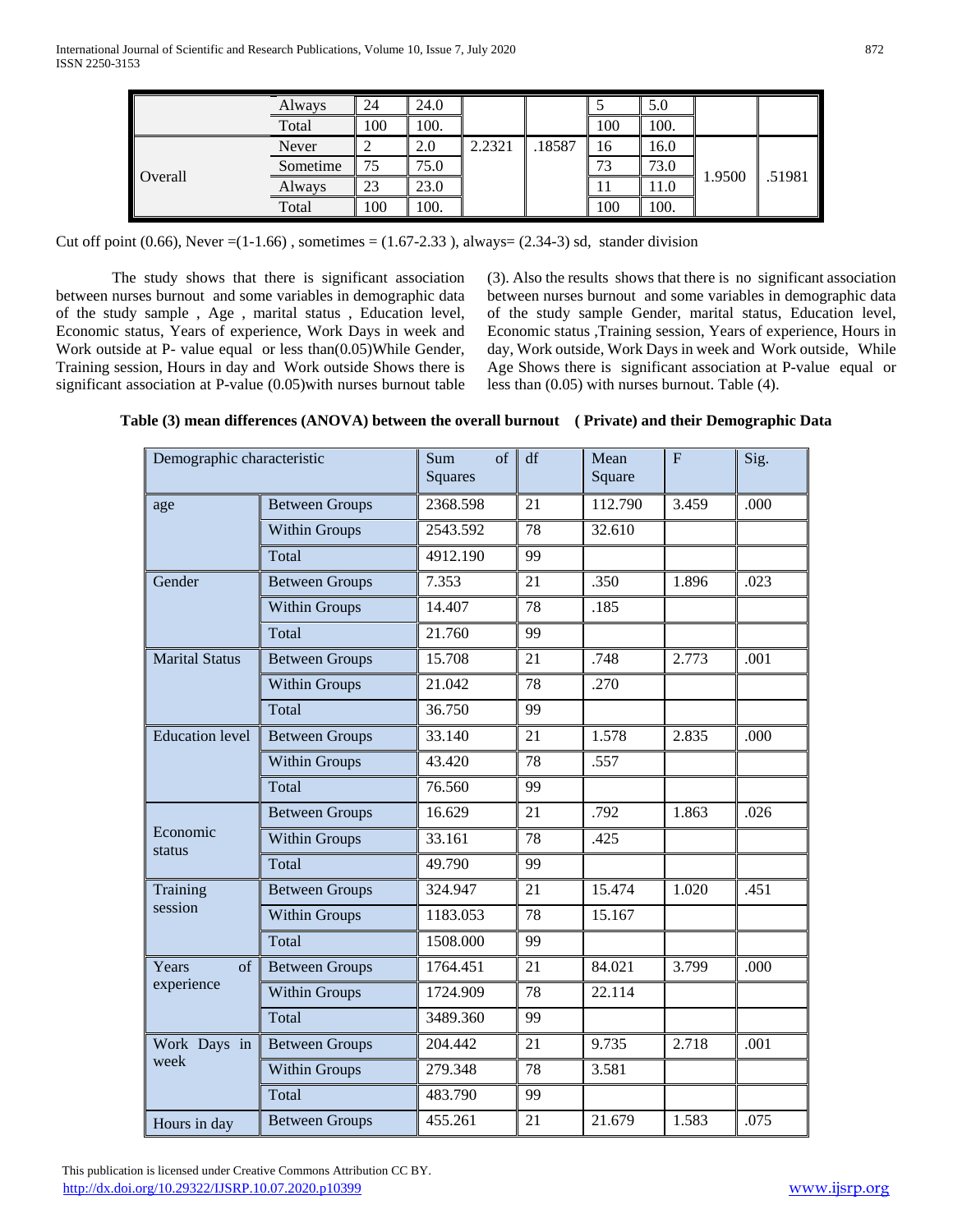|               | Within Groups         | 1068.129 | 78 | 13.694 |       |      |
|---------------|-----------------------|----------|----|--------|-------|------|
|               | Total                 | 1523.390 | 99 |        |       |      |
| Work outside  | <b>Between Groups</b> | 7.765    | 21 | .370   | 1.506 | .100 |
|               | <b>Within Groups</b>  | 19.145   | 78 | .245   |       |      |
|               | Total                 | 26.910   | 99 |        |       |      |
| Work out side | Between Groups        | 95.481   | 21 | 4.547  | 3.845 | .000 |
|               | <b>Within Groups</b>  | 92.229   | 78 | 1.182  |       |      |
|               | Total                 | 187.710  | 99 |        |       |      |

# **Table (4) Mean differences (ANOVA) between the overall burnout (public ) and their Demographic Data**

| Demographic characteristic |                       | $\sigma$ f<br>Sum<br><b>Squares</b> | df  | Mean<br>Square | F     | Sig. |
|----------------------------|-----------------------|-------------------------------------|-----|----------------|-------|------|
| age                        | <b>Between Groups</b> | 5799.323                            | 42  | 138.079        | 1.774 | .010 |
|                            | <b>Within Groups</b>  | 8328.417                            | 107 | 77.836         |       |      |
|                            | Total                 | 14127.740                           | 149 |                |       |      |
| Gender                     | <b>Between Groups</b> | 593.189                             | 42  | 14.124         | 1.097 | .346 |
|                            | <b>Within Groups</b>  | 1378.144                            | 107 | 12.880         |       |      |
|                            | Total                 | 1971.333                            | 149 |                |       |      |
| <b>Marital Status</b>      | <b>Between Groups</b> | 17.781                              | 42  | .423           | 1.119 | .317 |
|                            | <b>Within Groups</b>  | 40.492                              | 107 | .378           |       |      |
|                            | Total                 | 58.273                              | 149 |                |       |      |
| <b>Education</b> level     | <b>Between Groups</b> | 71.303                              | 42  | 1.698          | .420  | .999 |
|                            | <b>Within Groups</b>  | $\overline{432.197}$                | 107 | 4.039          |       |      |
|                            | Total                 | 503.500                             | 149 |                |       |      |
| Economic<br>status         | <b>Between Groups</b> | 252.530                             | 42  | 6.013          | .677  | .924 |
|                            | <b>Within Groups</b>  | 950.963                             | 107 | 8.888          |       |      |
|                            | Total                 | 1203.493                            | 149 |                |       |      |
| Training                   | <b>Between Groups</b> | 1377.607                            | 42  | 32.800         | 1.628 | .024 |
| session                    | <b>Within Groups</b>  | 2155.487                            | 107 | 20.145         |       |      |
|                            | Total                 | 3533.093                            | 149 |                |       |      |
| Years<br>of                | <b>Between Groups</b> | 2859.003                            | 42  | 68.071         | 1.313 | .133 |
| experience                 | <b>Within Groups</b>  | 5546.470                            | 107 | 51.836         |       |      |
|                            | Total                 | 8405.473                            | 149 |                |       |      |
|                            | <b>Between Groups</b> | 95.480                              | 42  | 2.273          | 1.233 | .195 |
| Hours in day               | <b>Within Groups</b>  | 197.293                             | 107 | 1.844          |       |      |
|                            | Total                 | 292.773                             | 149 |                |       |      |
| Hours in day               | <b>Between Groups</b> | 146.480                             | 42  | 3.488          | 1.153 | .276 |
|                            | <b>Within Groups</b>  | 323.520                             | 107 | 3.024          |       |      |
|                            | Total                 | 470.000                             | 149 |                |       |      |
| Work outside               | <b>Between Groups</b> | 58.812                              | 42  | 1.400          | 1.488 | .053 |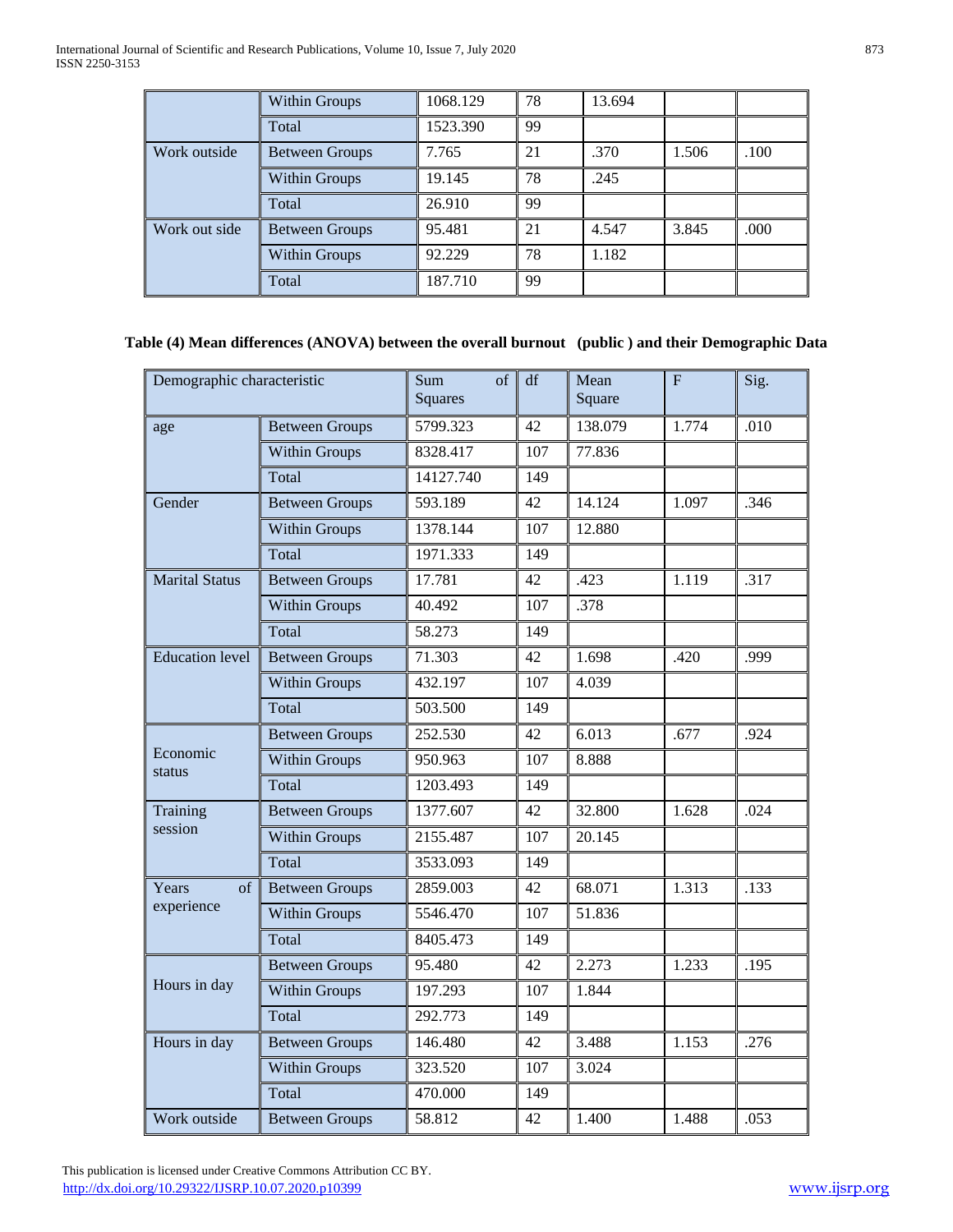|            | Within Groups  | 100.661 | 107 | .941  |       |      |
|------------|----------------|---------|-----|-------|-------|------|
|            | Total          | 159.473 | 149 |       |       |      |
| Work place | Between Groups | 142.957 | 42  | 3.404 | 1.357 | .107 |
|            | Within Groups  | 268.437 | 107 | 2.509 |       |      |
|            | Total          | 411.393 | 149 |       |       |      |

#### **IV.** DISCUSSION

#### **Part I: Discussion of the Study Sample Demographic Data:**

The study shows that the high percentage of both private and public participant at age groups (20 to 30 ) years (72% ) in private hospital and (84% ) in public hospital In addition, the table shows that the high percentages of participant in both private and public are female , (68%) in private and (65%) in public regarding marital status the study reveals that high percentage of study married in both public and private (51% ) in private and (50%) in public also the study shows that the private nurses (43%) college graduated regarding public the nurses (46%) institute graduated , ( 84%) of the private nurses and ( 88%) of public nurses are within (1 to 10 ) years of experience ,(49%) of private nurses and (46%) of the public nurses it enough some time of economic status reveals work days in week both private and public nurses are work (4 to 6) days in week (71%) in private and (83%) in public, regarding the number of the Training session the study shows that majority of study sample for both private and public are within (1 to 5) sessions , (69%) in private and (78%) in public ,also the result of study indicated both private and public work from (6 to 10 ) hours per day (41%) in private and (80%) in public , regarding work outside the half of nurses in private (52%) do not work outside the work place while public nurses most of them (67%) don't work outside the work place , the study results shows that (43%) of private nurses are work in surgical wards and (44% ) of public nurses are work in medical wards . Rashedi, et. al., 2014, they studied the burnout among nurses in Iran and they find that the majority of the nurses are married. Shakhawan (2014), in Iraq studied the prevalence of nurses burnout in Rania District hospitals at Sulemani governorate this study find that the majority of the study sample are institute graduated. **[Roghaye Abedi-Gilavand](https://www.ncbi.nlm.nih.gov/pubmed/?term=Abedi-Gilavandi%20R%5BAuthor%5D&cauthor=true&cauthor_uid=31213948)**, et al., 2019, they studied the Burnout Among Nursing Staff in Ziaeian Hospital in iran and they find that the Most of the subjects were female, married, had a bachelor's degree, worked as a nurse, and had less than 5 years of work experience.

## **Part II: Distribution of the Study Sample by their Overall burnout**

The study shows that private nurses( 75%) sometime with emotional exhaustion while (59%) of public nurses sometime with emotional exhaustion regarding Personal Accomplishment the study indicated that (69 %) of private nurses always personal accomplishment as well as public nurses (46%) of them always personal accomplishment in addition (73%) of private nurses sometime Depersonalization while (67 %) of public nurses also sometime Depersonalization. Rashedi, et. al., 2014, they use a cross-sectional descriptive-analytical design was used. The sample consisted of 194 nurses working in five hospitals of

 This publication is licensed under Creative Commons Attribution CC BY. <http://dx.doi.org/10.29322/IJSRP.10.07.2020.p10399> [www.ijsrp.org](http://ijsrp.org/)

Hamadan University of Medical Sciences in Iran, who completed the Maslach Burnout Inventory (MBI) as well as a sociodemographic questionnaire. and they find that the majority of the nurses are moderately burned at the emotional exhaustion and depersonalization sub domains while at the personal accomplishment sub domain the nurses are burned out at mild level. Bakfer, et. al., 2000, studied the Effort- reward imbalance and burnout among nurses, their results revealed that sample of nurses reported moderate level of Emotional exhaustion, moderate level of depersonalization, and low level of personal accomplishment. This findings are consistent with previous nursing studies in Greece, Germany, Poland and the United States. [Sudha Katyal,](https://www.tandfonline.com/author/Katyal%2C+Sudha) 2017. Studied the Burnout among Nurses Working in Government and Private Hospitals, the result shows that Government hospital nurses were found to have significantly higher emotional exhaustion and depersonalization as compared to their counterparts working in private hospitals. However, they did not differ significantly with respect to personal accomplishment. A study done in a trauma hospital in Rasht, have shown that the nurses had severe emotional exhaustion, moderate depersonalization, and mild reduced functional performance( Farahbod F,et al., 2019). Thailand conducted by (Nantsupawat, et al., 2016) reported that nearly half of nurses (32%) in Thai hospitals reported high emotional exhaustion, a small proportion of nurse respondents (18%) experienced high depersonalization, and nearly half the nurse respondents (35%) experienced personal accomplishment.

### **Part III: mean differences (ANOVA) between the overall burnout (public ) and their Demographic Data:**

The study results indicate that there is significant association between nurses burnout and some variables in demographic data of the study sample , Age , marital status , Education level, Economic status, Years of experience, Work Days in week and Work outside at P- value equal or less than(0.05) While Gender, Training session, Hours in day and Work outside Shows there is significant association at P-value (0.05) with nurses burnout . The present finding agree with Queiros, et al.,(2013) who study burnout among nurses,Aninteractionist approach This cross-sectional study was conducted on 1,157 participants in city of Porto (Portugal) study aimed to identify predictors of burnout among nurses working in hospitals the study has shown the results of hierarchical multivariate regression analysis for the variables ( age , Institution years and marital status) predicting the three burnout dimensions. While finding Gender disagree with Queiros, et al., (2013). Also the study result disagree with Alfuqaha. et al., (2018) who is study Burnout among nurses and teachers to to evaluate burnout among nurses and teachers in Jordan, and to explore the differences between them the study conducted on 240 participants: 120 nurses and 120 teachers the study has shown that there is no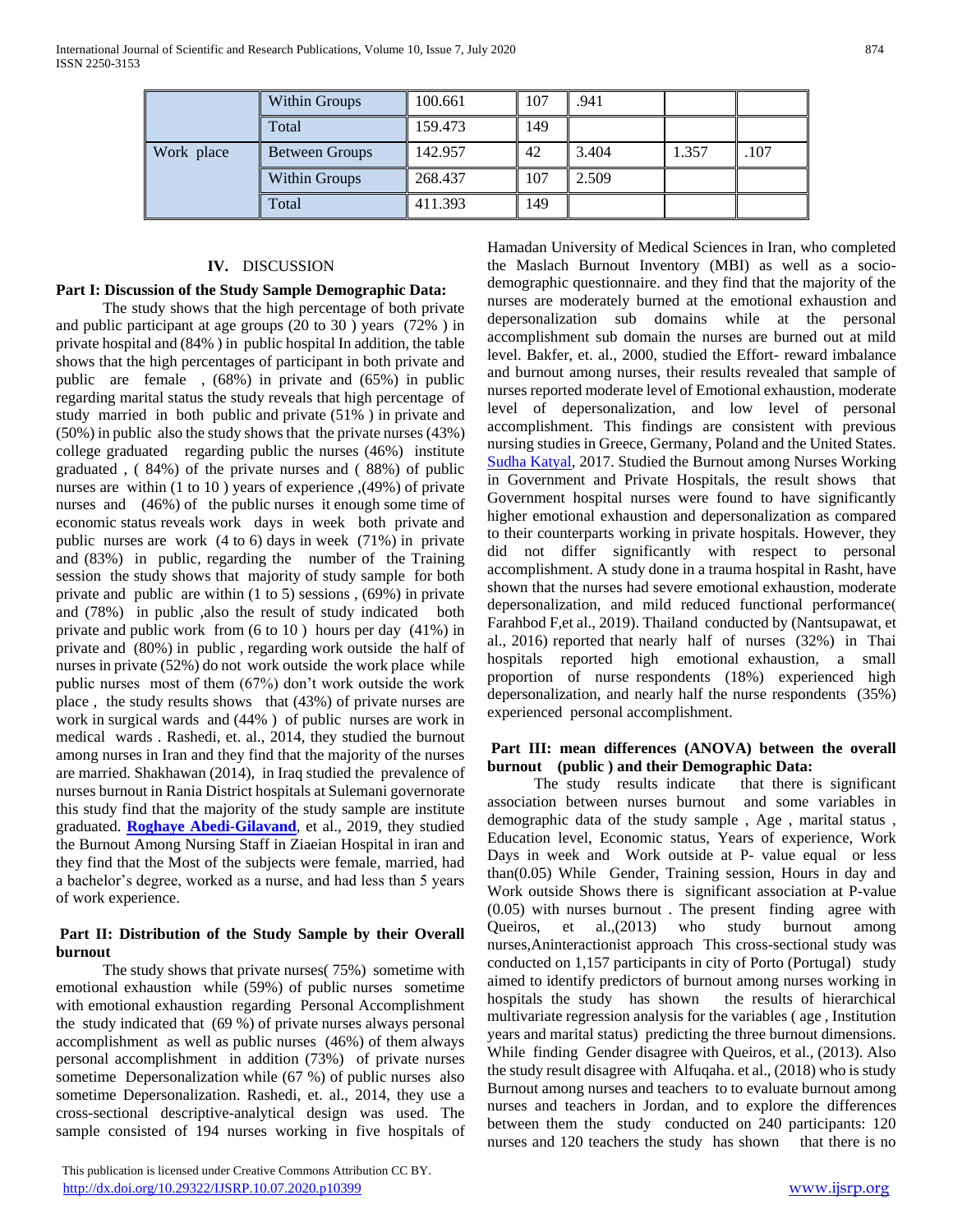significant association between burnout in nurses based on their experience also the study shown that there is no statistically significant difference in the level of burnout in nurses based on their education level. Also the study result agree with Sabbah. et al., (2012) that examine the psychometric properties of the Maslach Burnout Questionnaire (MBI-HSS) for validation of use in Lebanon, and to describe burnout and associated factors amongst nurses in Lebanon this conducted on 200 nurses the who is find in their study that no relationship between the nurses burnout and their Shift duty, Work overload and economic.

## **Part IV: Mean differences (ANOVA) between the overall burnout (private) and their Demographic Data**

The study results indicate that there is no significant association between nurses burnout and some variables in demographic data of the study sample Gender, marital status, Education level, Economic status ,Training session, Years of experience, Hours in day , Work outside ,Work Days in week and Work outside, While Age Shows there is significant association at P-value equal or less than (0.05) with nurses burnout the study result disagree with Massoudi. et al., (2008) who is study The influential factors on burnout among nurses working in private hospitals in Tehran was carried out using a descriptive-analytic method. This study conducted on 505 nurses were participated in the study from different private , they found in their study there are significantrelationship between nurses burnout and Gender, marital status, Education level, Economic status and Training session. also the result of this study agree with Azeem. et al., (2014) Who studiedRole of Stress and Burnout among Nurses in the Private Hospitals to explore the levels of role related stress and burnout among the nurses working in the private hospitals. Where they found Age significantly related to emotional exhaustion and depersonalization.

### V. CONCLUSIONS

It can be concluded from the present study that burnout is higher in nurses working in government hospitals than those working in private hospitals. The findings of the present study have implications for policy makers, hospital administrators, researchers and nurses themselves. There is need to plan and chalk out various intervention strategies for coping up with this serious problem

#### VI. RECOMMENDATION

Based on the study results and conclusion, it is recommended the following:

- 1. Choice of a suitable strategy to decrease nurses' burnout level through training courses for the nurses.
- 2. To decrease nurses burnout, farther studies should be conducted to determine the factors associated with it.

3. To establish the causation of burnout syndrome; health education interventions during preemployment training program for prevention of burnout syndrome; and periodic screening during work for early detection and management of burnout among health-care professionals.

#### **REFERENCES**

- [1] Alfuqaha, O., &Alsharah, H. (2018). Burnout among Nurses and Teachers in Jordan: a comparative study. Archives of Psychiatry and Psychotherapy, 20(2), 55-65.
- [2] Altun, I. 2002. Burnout and nurses' personal and professional a values. Nursing Ethics, 9(3):269 278
- [3] Arrigoni C, Caruso R, Campanella F, Berzolari FG, Miazza D, Pelissero G. Investigating burnout situations, nurses' stress perception and effect of a post-graduate education program in health care organizations of northern Italy: a multicenter study. G Ital Med Lav Ergon. 2015; 37(1): 39-45.
- [4] Azeem, S. M., Nazir, N. A., Zaidi, Z. B. A., &Akhtar, N. (2014). Role of stress and burnout among nurses in the private hospitals. International Journal of Academic Research in Business and Social Sciences, 4(3), 420.
- [5] Farahbod F, Chegini MG, Eramsadati LK, Mohtasham-Amiri Z. The association between social capital and burnout in nurses of a trauma referral teaching hospital. Acta Med Iran. 2015; 53(4): 214-219.
- [6] Gillespie, M. and Melby, V. 2003. Burnout among nursing staff
- [7] in accident and emergency and acute medicine: a comparative study. Journal of Clinical Nursing, 12(6):842 851
- [8] Leiter MP, Maslach C 1988. The impact of interpersonal environment on burnout and organizational commitment. Journal of Organizational Behaviour, 9: 297-308
- [9] Maslach, C.; Schaufeli, W. and Leiter, M.: Job Burnout. Annual review of psychology, 2001,vol. 52, No. 1, p.p. 397-422.
- [10] Massoudi, R., Aetemadifar, S., Afzali, S. M., Khayri, F., &HassanpourDehkordi, A. (2008). The influential factors on burnout among nurses working in private hospitals in Tehran. Iranian journal of nursing research, 3(9), 47-58.
- [11] Nantsupawat, A., Nantsupawat, R., Kunaviktikul, W., Turale, S., & Poghosyan, L. (2016). Nurse Burnout , Nurse-Reported Quality of Care , and Patient Outcomes in Thai Hospitals.Journal of Nursing Scholarship, 83– 90. http://doi.org/10.1111/jnu.12187.
- [12] Queiros, C., Carlotto, M. S., Kaiseler, M., Dias, S., & Pereira, A. M. (2013). Predictors of burnout among nurses: An interactionist approach. Psicothema, 25(3), 330-335.
- [13] Roghaye Abedi-Gilavandi , Fateme Talebi , Elahe Abedi-Taleb , Saeed Nateghi, Leila Khedmat, Fariba Amini , Shohre Moshfeghi , Mohammad Effatpanah,2019. Burnout Among Nursing Staff in Ziaeian Hospital journal of Mater Sociomed; 31(1): 10-13.
- [14] Sabbah, I., Sabbah, H., Sabbah, S., Akoum, H., &Droubi, N. (2012). Burnout among Lebanese nurses: Psychometric properties of the Maslach burnout inventory-human services survey (MBI-HSS). Health, 4(9), 644-652.
- [15] Sudha Katyal (2013) Burnout among Nurses Working in Government and Private Hospitals, Studies on Home and Community Science, 7:2, 83-85.

#### AUTHORS

**First Author** – Amna Hassan Jasim, Adult Health Nursing Department/ College of Nursing – University of AL-Ameed /Iraq **Second Author** – Haitham Ibrahim Faris, Adult Health Nursing Department/ College of Nursing – University of AL-Ameed /Iraq. Email: Haitham.Alghazali@alameed.edu.iq